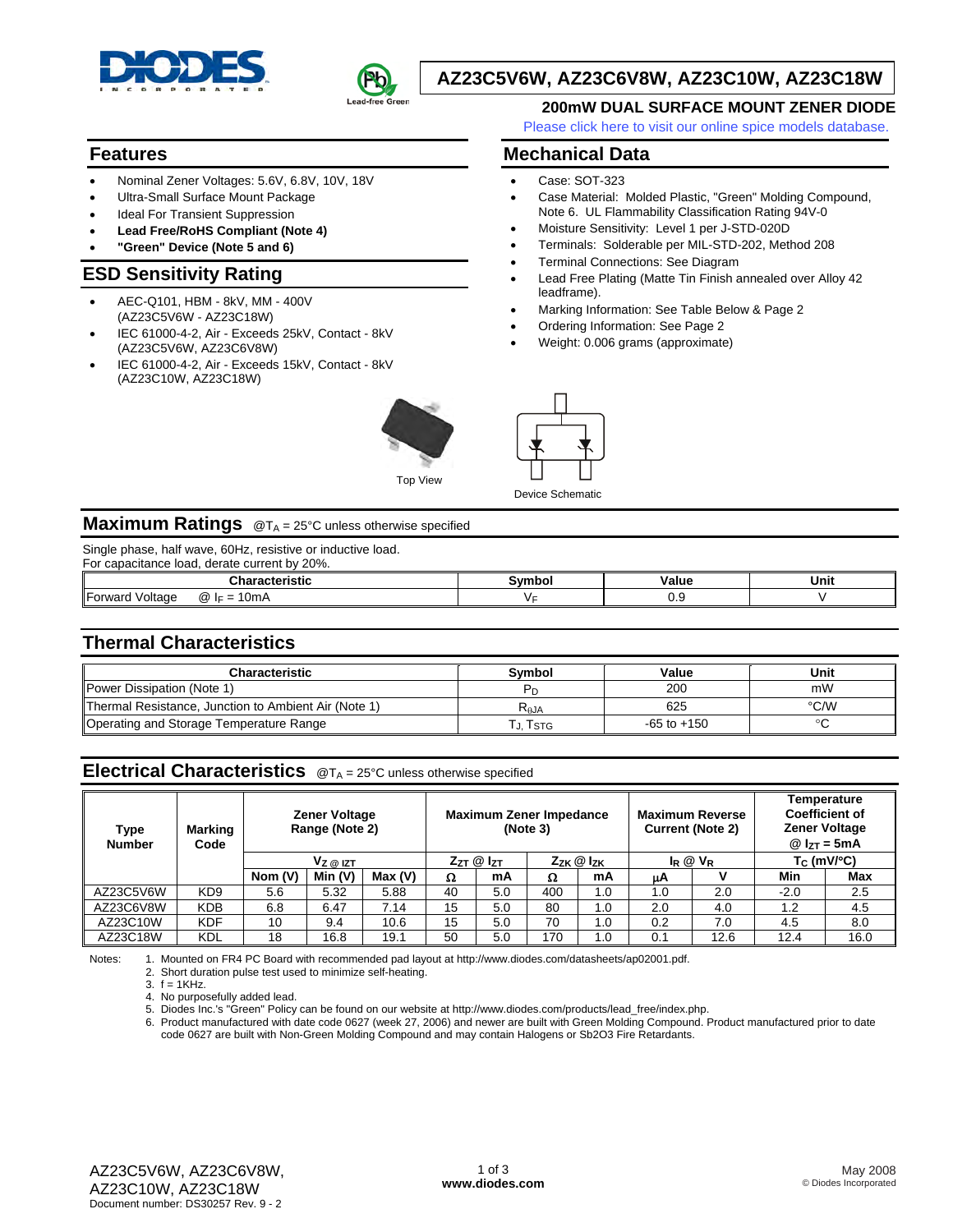

# **AZ23C5V6W, AZ23C6V8W, AZ23C10W, AZ23C18W**



## **Ordering Information** (Notes 6 & 7)

| Part<br>. Number     | Case                                          | ∠anin⊂<br>aunc<br>--     |
|----------------------|-----------------------------------------------|--------------------------|
| I vpe<br>Number)-7-F | 0.00<br>ົີ<br>ےت∹<br>$\overline{\phantom{a}}$ | 3000<br>Reel<br>ape<br>ີ |

\* Add "-7-F" to the appropriate type number in Electrical Characteristics Table from Page 1 example: 6.8V Zener = AZ23C6V8W-7-F.

Notes: 7. For packaging details, go to our website at [http://www.diodes.com/datasheets/ap02007.pdf.](http://www.diodes.com/datasheets/ap02007.pdf)

## **Marking Information**

| ັ                                          |      |            |      |      |            |      |                              |      |                                                       |                                                                                                                |      |      |      |      |                                   |
|--------------------------------------------|------|------------|------|------|------------|------|------------------------------|------|-------------------------------------------------------|----------------------------------------------------------------------------------------------------------------|------|------|------|------|-----------------------------------|
| Date Code Key                              |      |            |      |      | <b>XXX</b> | Σ    |                              |      | $YM = Date Code$ Marking<br>$Y = Year (ex: N = 2002)$ | $xxx = Product Type$ Marking Code<br>See Electrical Characteristics Table<br>$M =$ Month (ex: $9 =$ September) |      |      |      |      |                                   |
| Year                                       | 1998 | 1999       | 2000 | 2001 | 2002       | 2003 | 2004                         | 2005 | 2006                                                  | 2007                                                                                                           | 2008 | 2009 | 2010 | 2111 | 2012                              |
| Code                                       | J    | ĸ          |      | м    | Ν          | P    | R                            | S    |                                                       | U                                                                                                              |      | W    | X    | v    | Z                                 |
| Month                                      | Jan  | <b>Feb</b> |      | Mar  | Apr        | May  | Jun                          |      | Jul                                                   | Aug                                                                                                            | Sep  | Oct  |      | Nov  | <b>Dec</b>                        |
| Code                                       |      | 2          |      | 3    | 4          | 5    | 6                            |      |                                                       | 8                                                                                                              | 9    | O    |      | N    | D                                 |
| AZ23C5V6W, AZ23C6V8W,<br>AZ23C10M AZ23C18M |      |            |      |      |            |      | $2$ of $3$<br>www.diodes.com |      |                                                       |                                                                                                                |      |      |      |      | May 2008<br>© Diodes Incorporated |

AZ23C10W, AZ23C18W Document number: DS30257 Rev. 9 - 2